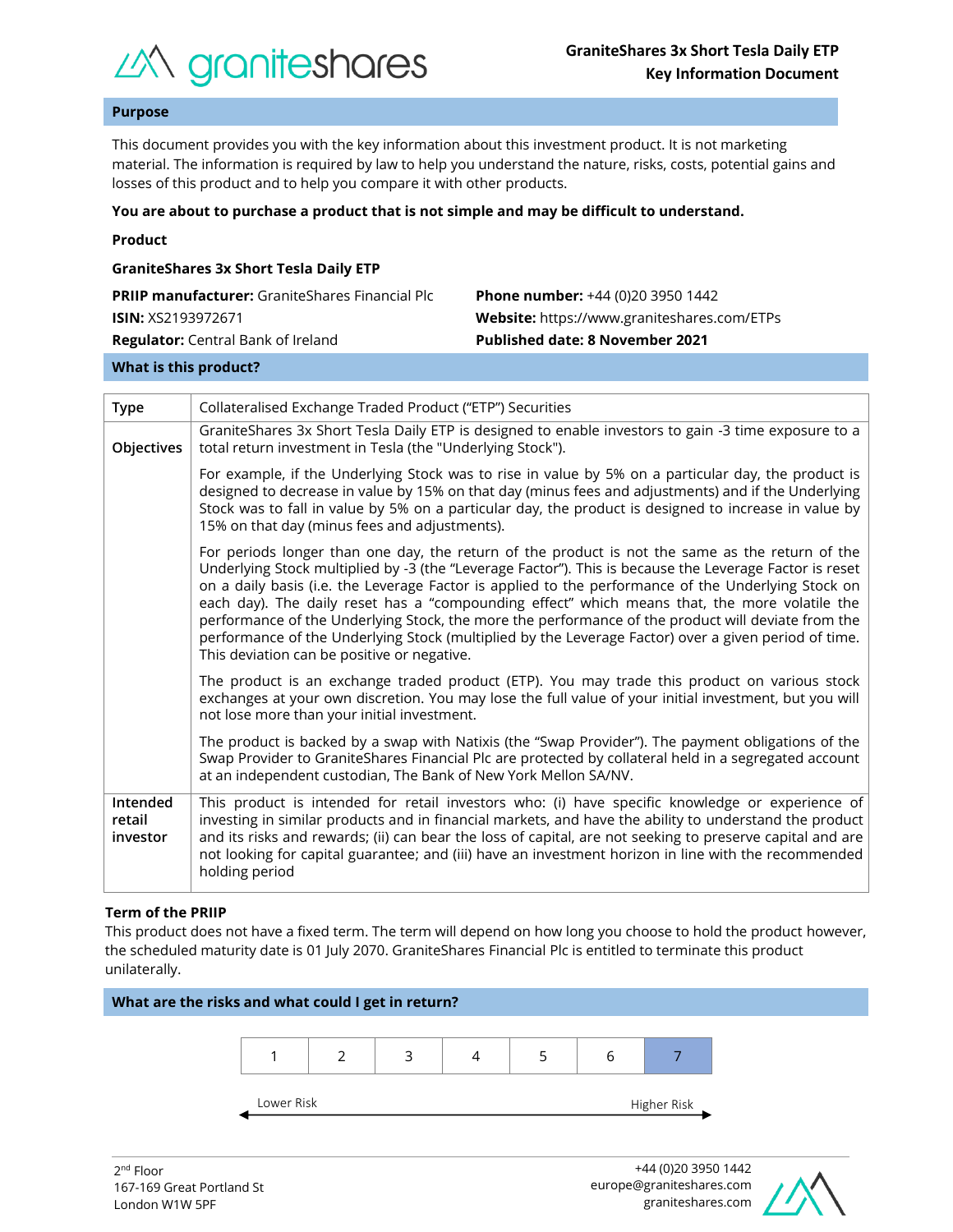# **GraniteShares 3x Short Tesla Daily ETP Key Information Document**

What you might get back after costs  $\sim$  \$2760.40 Average return (%) and the set of the set of the set of the set of the set of the set of the set of the set of the set of the set of the set of the set of the set of the set of the set of the set of the set of the set of t

What you might get back after costs | \$8718.48 Average return (%) and the set of the set of the set of the set of the set of the set of the set of the set of the set of the set of the set of the set of the set of the set of the set of the set of the set of the set of t

What you might get back after costs  $\vert$  \$10112.16 Average return (%) and the set of the 1.14%





The risk indicator assumes you hold the product for 1 day. The actual risk can vary significantly if you hold the product for a longer timeframe and you may get back less. You may not be able to sell your product easily, or may have to sell at a price that significantly impacts on how much you get back.

The summary risk indicator is a guide to the level of risk of this product compared to other products. It shows how likely it is that the product will lose money because of movements in the markets or because we are not able to pay you.

We have classified this product as 7 out of 7, which is the highest risk class.

This rates the potential losses from future performance at a very high level, and poor market conditions are very likely to impact the performance. This product does not include any protection from future market performance, so you could lose some or all of your investment. If we are not able to pay you what is owed, you could lose your entire investment.

**Be aware of currency risk.** If you receive payments in a currency different to that of your home jurisdiction, the final return you will get will depend on the exchange rate between the two currencies. This risk is not considered in the indicator shown above.

**Investment \$10,000**

**Scenario**

**Unfavourable Scenario**

**Moderate Scenario**

**Favourable** 

**Stress Scenario**

## **Performance Scenarios**

The figures shown include all the costs of the product itself but may not include all the costs that you pay to your advisor or distributor or broker. The figures do not take into account your personal tax situation, which may affect how much you get back.

This table shows the money you could get back over the recommended holding period, under different scenarios, assuming that you invest \$10,000.

The scenarios shown illustrate how your

investment could perform. You can compare them with the scenarios of other products. The scenarios presented are an estimate of future performance based on evidence from the past on how the value of this investment varies and are not an exact indicator. What you get will vary depending on how the market performs and how long you keep the investment. The stress scenario shows what you might get back in extreme market circumstances, and it does not take into account the situation where we are not able to pay you. **Scenario** What you might get back after costs  $\vert$  \$10422.98 Average return (%) and the set of the 4.25%

## **What happens if GraniteShares Financial Plc is unable to pay out?**

The product is not protected by the Irish Deposit Guarantee Scheme or any other investor compensation or guarantee scheme. This means that if GraniteShares Financial Plc is unable to pay out, you may lose all of your investment. Since the ability of GraniteShares Financial Plc to pay out depends on receiving amounts due under the product from the Swap Provider, the Swap Provider provides assets daily to a segregated account as collateral for such obligations with a value equal to or in excess of the value of the daily price of the product. If the Swap Provider is unable to pay GraniteShares Financial Plc, its ability to pay out will be limited to the amounts realised from such collateral, as further explained in the Prospectus.

## **What are the costs?**

#### **Costs over time**

The Reduction in Yield (RIY) illustrates the impact the total costs you pay may have on your investment return.

The total costs take into account oneoff, ongoing and incidental costs.

The amounts shown here are the cumulative costs of the product itself, for the recommended holding period,

| Investment \$10,000             | If you cash in after one (1) day |  |
|---------------------------------|----------------------------------|--|
| <b>Total costs</b>              | \$1.70                           |  |
| Impact on return (RIY) per year | 6 19 %                           |  |



One (1) day (Recommended holding period)